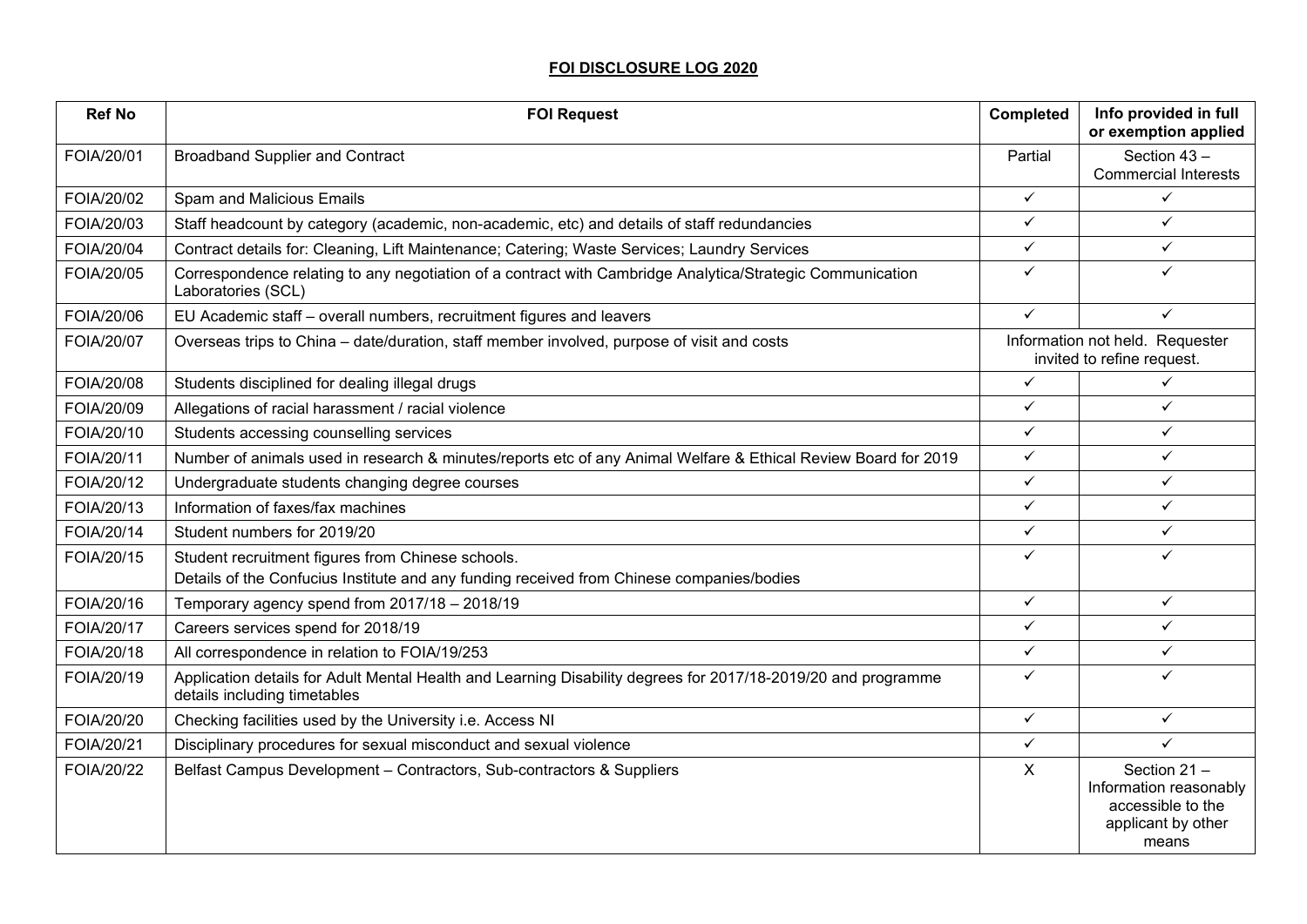| <b>Ref No</b>     | <b>FOI Request</b>                                                                                                                            | <b>Completed</b>                                                  | Info provided in full<br>or exemption applied                |
|-------------------|-----------------------------------------------------------------------------------------------------------------------------------------------|-------------------------------------------------------------------|--------------------------------------------------------------|
| FOIA/20/23        | Unauthorised or attempted access of inappropriate websites                                                                                    | $\checkmark$                                                      | ✓                                                            |
| <b>FOIA/20/24</b> | Agreements and supplementary agreements with the Office of Chinese Language Council International (Hanban)<br>and the Hubei Normal University | $\checkmark$                                                      | ✓                                                            |
| FOIA/20/25        | University owned vehicles                                                                                                                     | $\checkmark$                                                      | ✓                                                            |
| FOIA/20/26        | Compensation following strike action                                                                                                          | $\checkmark$                                                      | ✓                                                            |
| FOIA/20/27        | Incidents of sexual harassment                                                                                                                | $\checkmark$                                                      | $\checkmark$                                                 |
| FOIA/20/28        | Vice-Chancellor expenses                                                                                                                      | $\checkmark$                                                      | $\checkmark$                                                 |
| FOIA/20/29        | Monitoring of student social media accounts                                                                                                   | $\checkmark$                                                      | ✓                                                            |
| FOIA/20/30        | Staff details for various roles in Estates Services                                                                                           | Information publicly available at<br>www.ulster.ac.uk/departments |                                                              |
| FOIA/20/31        | Information on cyber attacks against the University                                                                                           | X                                                                 | Section 31 - Law<br>enforcement                              |
| FOIA/20/32        | Number of non-disclosure agreements related to sexual harassment                                                                              | $\checkmark$                                                      | ✓                                                            |
| FOIA/20/33        | Information on cases referred in line with the Prevent Duty                                                                                   | Prevent duty does not apply in<br>Northern Ireland                |                                                              |
| FOIA/20/34        | Number of non-disclosure agreements                                                                                                           | $\mathsf{X}$<br>Section 40 - Personal<br>Information              |                                                              |
| FOIA/20/35        | Expenditure on meat products                                                                                                                  |                                                                   | Information not held - catering<br>services outsourced       |
| FOIA/20/36        | Accommodation details for final year medical students                                                                                         |                                                                   | Information not held. Requester<br>invited to refine request |
| FOIA/20/37        | Information on weekend and distance learning courses                                                                                          | $\checkmark$                                                      | $\checkmark$                                                 |
| FOIA/20/38        | Information on the University's People & Culture Department                                                                                   | $\checkmark$                                                      | ✓                                                            |
| FOIA/20/39        | Disciplinary fines issued                                                                                                                     | $\checkmark$                                                      | $\checkmark$                                                 |
| FOIA/20/40        | Information on Disrupted Studies Policy (or similar)                                                                                          | $\checkmark$                                                      | $\checkmark$                                                 |
| FOIA/20/41        | Complaints procedures for Nursing students in relation to incidents of racism                                                                 | $\checkmark$                                                      | $\checkmark$                                                 |
| FOIA/20/42        | Information on University data centres                                                                                                        | $\checkmark$                                                      | $\checkmark$                                                 |
| FOIA/20/43        | Staff policies, procedures & guidelines                                                                                                       | $\checkmark$                                                      | ✓                                                            |
| <b>FOIA/20/44</b> | Minutes from Faculty Student Review and Research & Impact Committee meetings from 2017-2019                                                   |                                                                   |                                                              |
| FOIA/20/45        | Information on the number of PhD supervisors and their training programme                                                                     | $\checkmark$                                                      | $\checkmark$                                                 |
| FOIA/20/46        | Staff and student expenses from 2013-2019                                                                                                     | $\checkmark$                                                      | ✓                                                            |
| FOIA/20/47        | Organisation management structure and total number of staff broken down by faculty and staff category                                         | ✓                                                                 | ✓                                                            |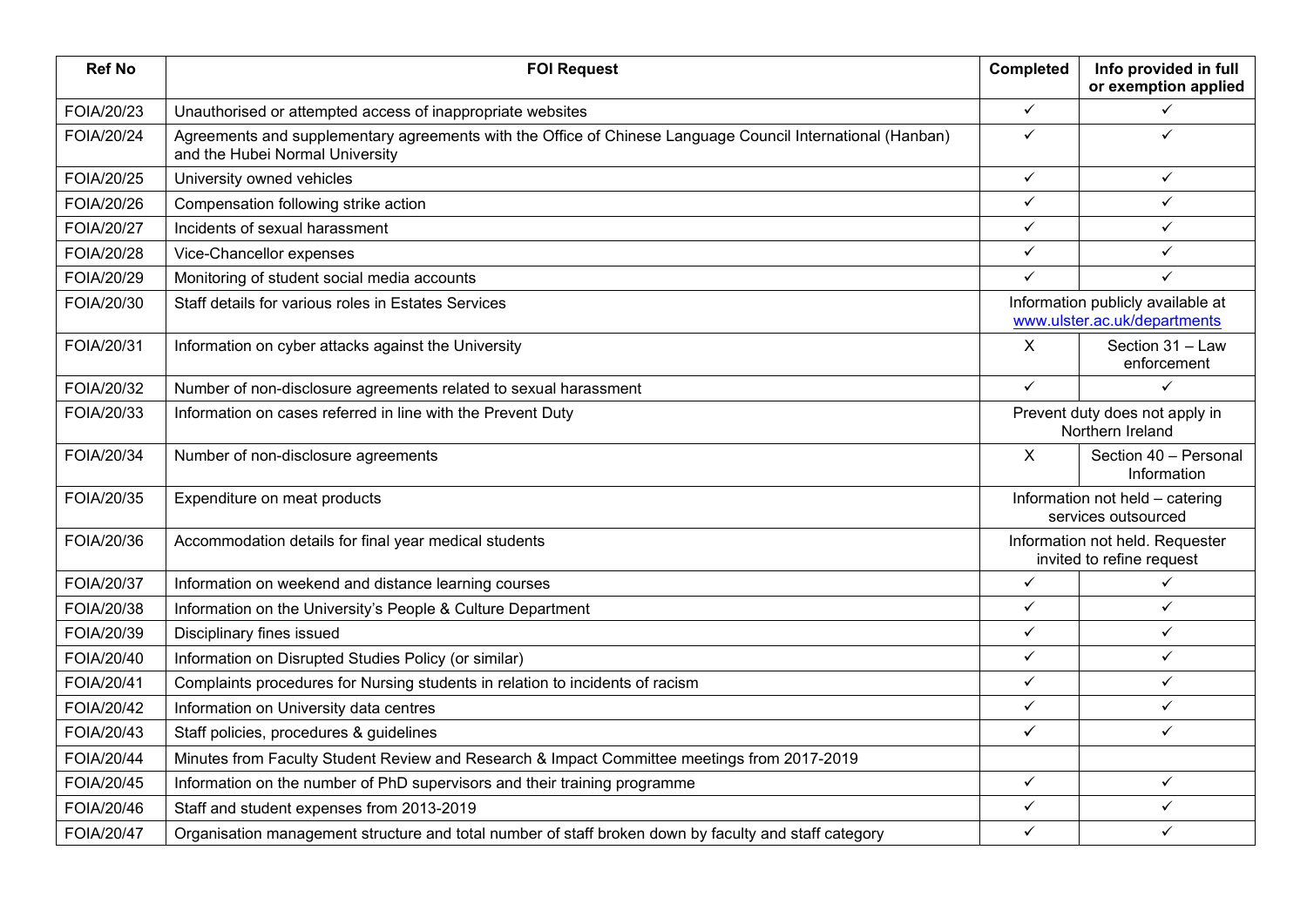| <b>Ref No</b> | <b>FOI Request</b>                                                                                                                       | <b>Completed</b>                                                  | Info provided in full<br>or exemption applied |
|---------------|------------------------------------------------------------------------------------------------------------------------------------------|-------------------------------------------------------------------|-----------------------------------------------|
| FOIA/20/48    | Information on the Visitor of the University                                                                                             | $\checkmark$                                                      | ✓                                             |
| FOIA/20/49    | Details of the University's LAN contract                                                                                                 | Partial                                                           | Section 43-<br><b>Commercial Interests</b>    |
| FOIA/20/50    | Number of lecturers recruited and number who have taken early retirement from 2009-2019                                                  | $\checkmark$                                                      | ✓                                             |
| FOIA/20/51    | Details on the recruitment of Deputy Director of People & Culture (Employee Experience)                                                  | Partial                                                           | Information not held in<br>this manner        |
| FOIA/20/52    | Details on modules that include or reference "perfectionism"                                                                             |                                                                   | No such courses                               |
| FOIA/20/53    | Details of fashion houses or organisations that are not permitted for student placements, the reasons why and any<br>complaints received | $\checkmark$                                                      |                                               |
| FOIA/20/54    | Details on grievances, dignity at work complaints and disciplinary cases for staff and students from 2015-2020                           | $\checkmark$                                                      | ✓                                             |
| FOIA/20/55    | Number of students enrolled in foundation degree programmes from 2009/10-2018/19                                                         | $\checkmark$                                                      | ✓                                             |
| FOIA/20/56    | Information on library fees                                                                                                              | $\checkmark$                                                      | ✓                                             |
| FOIA/20/57    | Number of full-time and part-time students by campus                                                                                     | $\checkmark$                                                      | ✓                                             |
| FOIA/20/58    | Details on preventative measures taken in relation to Coronavirus                                                                        | Information publicly available at<br>www.ulster.ac.uk/coronavirus |                                               |
| FOIA/20/59    | Information on the University's handling of cases of sexual misconduct and sexual violence                                               | $\checkmark$                                                      | ✓                                             |
| FOIA/20/60    | Undergraduate prospectuses from 2012-2018                                                                                                | Partial                                                           | Section 12 - Cost Limit                       |
| FOIA/20/61    | Details on the Confucius Institute                                                                                                       | $\checkmark$                                                      | ✓                                             |
| FOIA/20/62    | Mental health services available at the University and student uptake of those services                                                  | $\checkmark$                                                      | ✓                                             |
| FOIA/20/63    | Quantity of glyphosate used by the University or any relevant contractors from 2015-2019                                                 | $\checkmark$                                                      | ✓                                             |
| FOIA/20/64    | Annual cost of the University's Press Office                                                                                             | Partial                                                           | Section 40 - Personal<br>Information          |
| FOIA/20/65    | Annual cost of the CAIN web resource                                                                                                     | X                                                                 | Section 40 - Personal<br>Information          |
| FOIA/20/66    | Number of University staff and number of those on zero or minimum hours contracts                                                        | $\checkmark$                                                      | ✓                                             |
| FOIA/20/67    | Cost of marketing for undergraduate degrees from 1998/99-2018/19                                                                         | $\checkmark$                                                      | ✓                                             |
| FOIA/20/68    | Information on Law students applying for assessment adjustments because of dyslexia from 2014/15-2018/19                                 | $\checkmark$                                                      | ✓                                             |
| FOIA/20/69    | Information on EU Students from 2015/16-2019/20                                                                                          | $\checkmark$                                                      | ✓                                             |
| FOIA/20/70    | Information on Student disciplinary cases and appeals from 2010/11 to date                                                               | $\checkmark$                                                      | ✓                                             |
| FOIA/20/71    | Details of the Confucius Institute and partnerships with Chinese Universities                                                            | $\checkmark$                                                      | ✓                                             |
| FOIA/20/72    | Details of the Confucius Institute agreements with Zhejiang University of Media and Communication                                        |                                                                   | No agreements held                            |
| FOIA/20/73    | Belfast Campus Development - Contractors, Sub-contractors & Suppliers                                                                    | X                                                                 | Section 21-<br>Information reasonably         |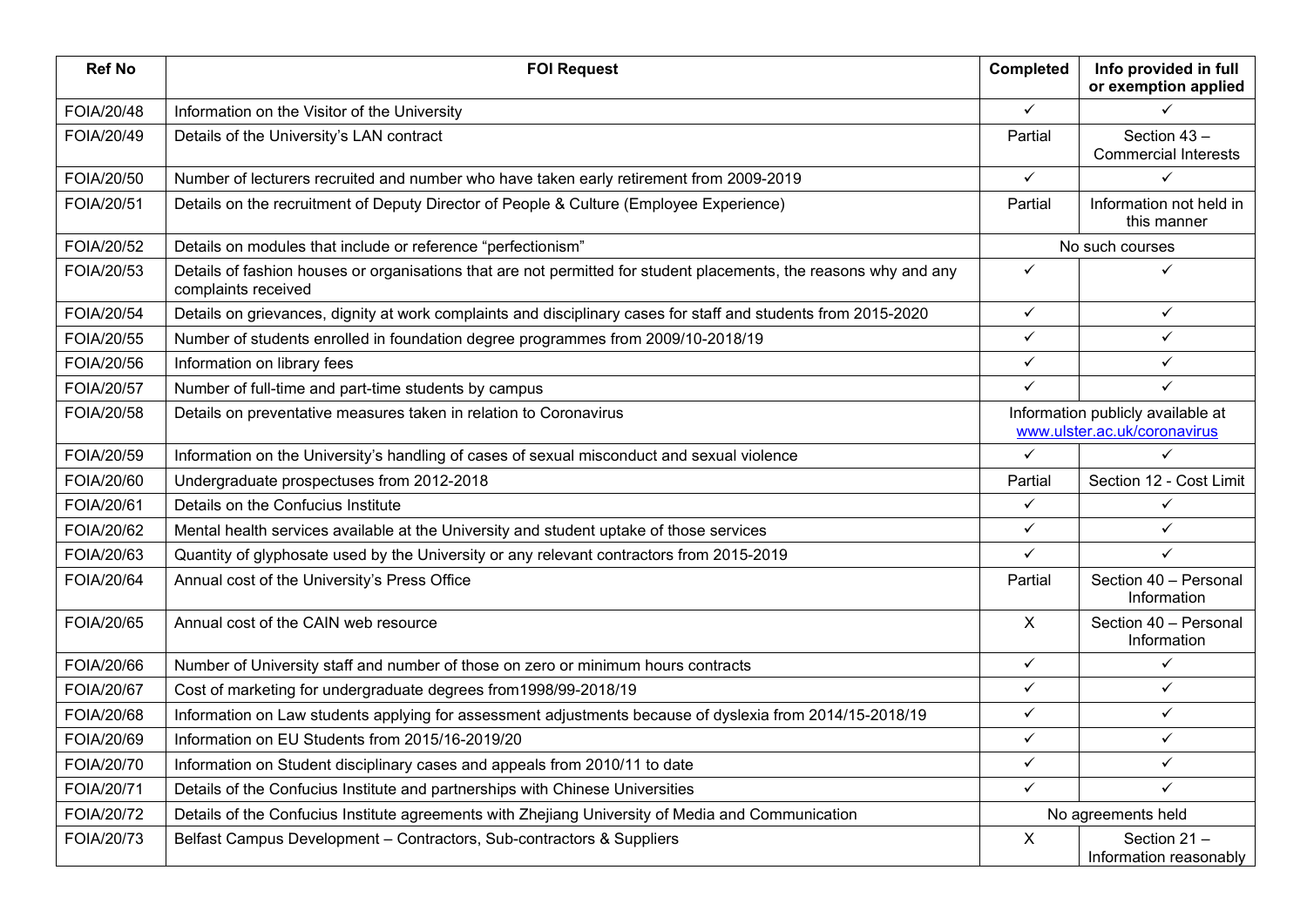| <b>Ref No</b> | <b>FOI Request</b>                                                                                                              | Completed                                    | Info provided in full<br>or exemption applied                                                                         |
|---------------|---------------------------------------------------------------------------------------------------------------------------------|----------------------------------------------|-----------------------------------------------------------------------------------------------------------------------|
|               |                                                                                                                                 |                                              | accessible to the<br>applicant by other<br>means                                                                      |
| FOIA/20/74    | Whether the University offered any financial or non-financial incentives for the 2019 academic year                             | $\checkmark$                                 | $\checkmark$                                                                                                          |
| FOIA/20/75    | How the University is complying with UK laws on course and content promotion                                                    | $\checkmark$                                 | ✓                                                                                                                     |
| FOIA/20/76    | Information on allegations of stalking within the University from 2017 to 2019                                                  | $\checkmark$                                 | ✓                                                                                                                     |
| FOIA/20/77    | Details of cyber security measures and software                                                                                 | Partial                                      | Section 31 - Law<br>enforcement<br>Section 40 - Personal<br>Information<br>Section 43-<br><b>Commercial Interests</b> |
| FOIA/20/78    | Recruitment for Professional Services Staff at Grade 8 and above from 2016-2020                                                 | $\checkmark$                                 | $\checkmark$                                                                                                          |
| FOIA/20/79    | Details of any subsidies provided to external bus companies operating University bus routes                                     | $\checkmark$                                 | ✓                                                                                                                     |
| FOIA/20/80    | Information on cyber incidents and data security training                                                                       | $\checkmark$                                 | ✓                                                                                                                     |
| FOIA/20/81    | Magee Campus Development - Contractors, Sub-contractors & Suppliers                                                             | $\pmb{\times}$                               | Section 21-<br>Information reasonably<br>accessible to the<br>applicant by other<br>means                             |
| FOIA/20/82    | Information on any strike action from 2014/15 - 2019/20                                                                         | $\checkmark$                                 | $\checkmark$                                                                                                          |
| FOIA/20/83    | A list of secondary schools in Ireland from which registered first year undergraduate students sat their Leaving<br>Certificate | $\checkmark$                                 | ✓                                                                                                                     |
| FOIA/20/84    | Nationality of Undergraduate and Postgraduate students                                                                          | $\checkmark$                                 | $\checkmark$                                                                                                          |
| FOIA/20/85    | Information on types of student supervisors and the terms of agreement of their roles                                           | $\checkmark$                                 | $\checkmark$                                                                                                          |
| FOIA/20/86    | Copies of previous FOI responses                                                                                                | $\checkmark$                                 | ✓                                                                                                                     |
| FOIA/20/87    | Information on branch campuses in London and Birmingham                                                                         | $\checkmark$                                 | ✓                                                                                                                     |
| FOIA/20/88    | Staff salaries by specified bands over £60k                                                                                     |                                              | Requester contacted for clarification                                                                                 |
| FOIA/20/89    | Information on immigration bail conditions for prospective students                                                             | ✓                                            | ✓                                                                                                                     |
| FOIA/20/90    | Information on the University's investment portfolio                                                                            |                                              |                                                                                                                       |
| FOIA/20/91    | Information on complaints of sexual misconduct from 2017 to date                                                                | Responses to similar previous FOIs<br>issued |                                                                                                                       |
| FOIA/20/92    | Details of campus car parking system                                                                                            | $\checkmark$                                 | $\checkmark$                                                                                                          |
| FOIA/20/93    | Certificate requests for Council Tax exemptions                                                                                 |                                              | Council tax does not apply in                                                                                         |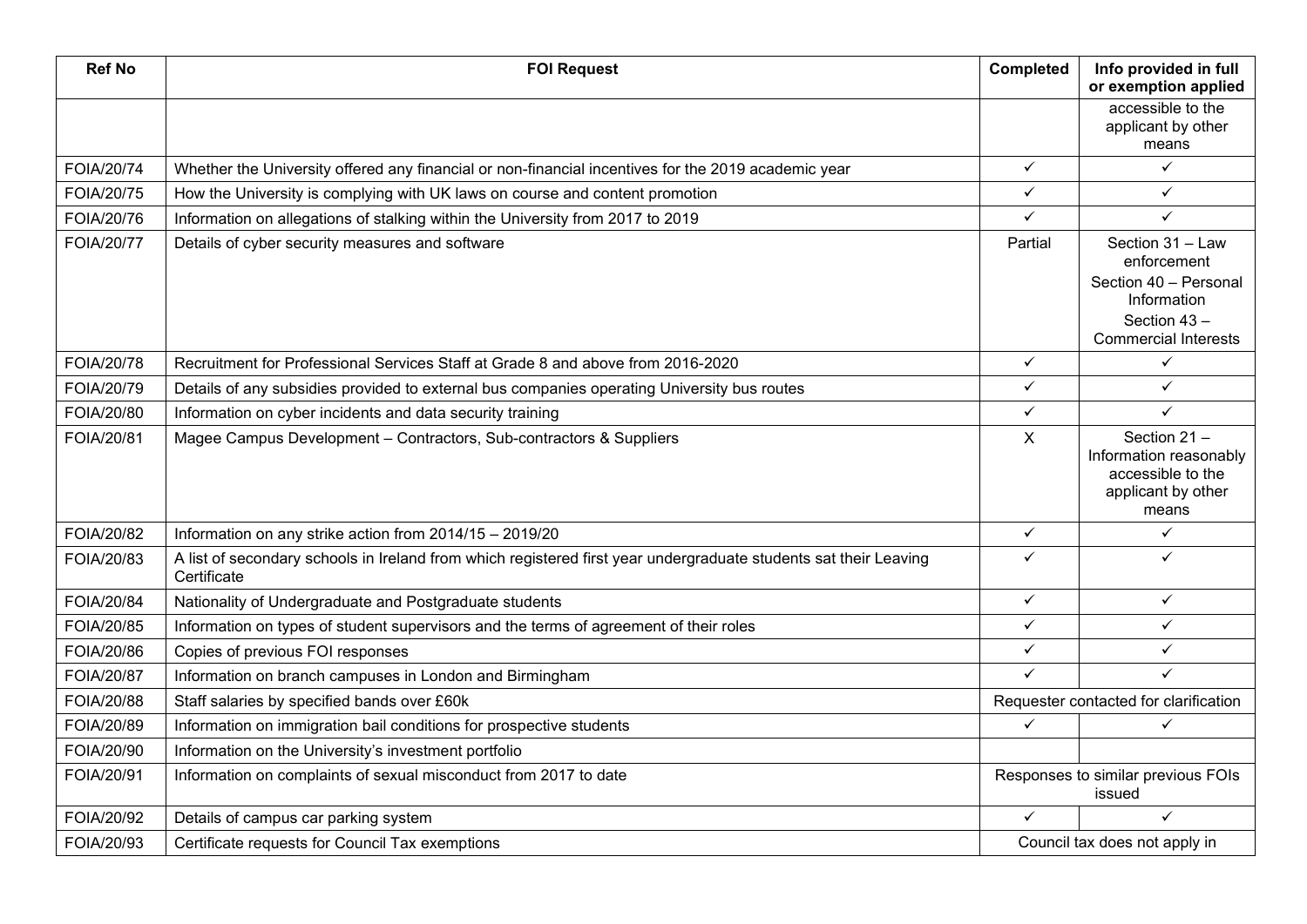| <b>Ref No</b> | <b>FOI Request</b>                                                                                                                        | Completed                                                 | Info provided in full<br>or exemption applied                                                          |
|---------------|-------------------------------------------------------------------------------------------------------------------------------------------|-----------------------------------------------------------|--------------------------------------------------------------------------------------------------------|
|               |                                                                                                                                           | Northern Ireland                                          |                                                                                                        |
| FOIA/20/94    | Details of courses that include Education Policy                                                                                          | $\checkmark$                                              | ✓                                                                                                      |
| FOIA/20/95    | Details of third-party suppliers within ISD                                                                                               | Partial                                                   | Section 43-<br><b>Commercial Interests</b>                                                             |
| FOIA/20/96    | <b>Duplicate</b>                                                                                                                          | N/A                                                       | N/A                                                                                                    |
| FOIA/20/97    | Copies of the business cases for GBD, the recent loan and the Magee expansion and minutes of meetings with DfE<br>in relation to the loan | $\mathsf{X}$                                              | Section 43-<br><b>Commercial Interests</b>                                                             |
| FOIA/20/98    | Details of student loan repayments and money owed to the Student Loans Company                                                            |                                                           | Information not held by the University                                                                 |
| FOIA/20/99    | Number of LGBTQ+ students and degree outcomes or rate of withdrawal compared to entire student population                                 |                                                           | Information not held by the University                                                                 |
| FOIA/20/100   | List of donors from the past 15 years                                                                                                     |                                                           |                                                                                                        |
| FOIA/20/101   | Information on students in full/part-time employment                                                                                      |                                                           | Information not held by the University                                                                 |
| FOIA/20/102   | <b>Duplicate</b>                                                                                                                          | N/A                                                       | N/A                                                                                                    |
| FOIA/20/103   | Details of FOI requests from 2015 - 2020                                                                                                  | Information publicly available at<br>www.ulster.ac.uk/foi |                                                                                                        |
| FOIA/20/104   | Research Degrees Committee papers and minutes                                                                                             | Partial                                                   |                                                                                                        |
| FOIA/20/105   | Details of title deeds for land at Magee                                                                                                  | X                                                         | Section 21-<br>Information reasonably<br>accessible to the<br>applicant by other<br>means              |
| FOIA/20/106   | The grade distributions by percent and/or letter grade, for every undergraduate class and instructor for the last year                    |                                                           | Requester contacted for clarification                                                                  |
| FOIA/20/107   | Statistics in relation to student suicides and mental health support services                                                             | Partial                                                   | Some information not<br>held by the University                                                         |
| FOIA/20/108   | Copy of the University's Doctoral College Board (DCB) previous papers and minutes from 2017/18 to date                                    | Partial                                                   |                                                                                                        |
| FOIA/20/109   | Information on digital learning and software used                                                                                         | Partial                                                   | Section 43 -<br><b>Commercial interests</b>                                                            |
| FOIA/20/110   | Information governance & records management policies and details of the administration of student admissions<br>records                   |                                                           |                                                                                                        |
| FOIA/20/111   | Capital expenditure at each campus from 2010 to date                                                                                      | $\checkmark$                                              | $\checkmark$                                                                                           |
| FOIA/20/112   | Staff furlough and redundancy data and details of the non-renewal of fixed term contracts                                                 | Partial                                                   |                                                                                                        |
| FOIA/20/113   | Details of gifts/gratuities and offers of hospitality accepted by Ulster University Staff for the years 2010-2020                         | $\checkmark$                                              | $\checkmark$                                                                                           |
| FOIA/20/114   | Information on contracts awarded by Ulster University/University of Ulster for Goods and Services                                         |                                                           | Information publicly available at<br>www.ulster.ac.uk/finance/visitors/sup<br>plying/contracts-awarded |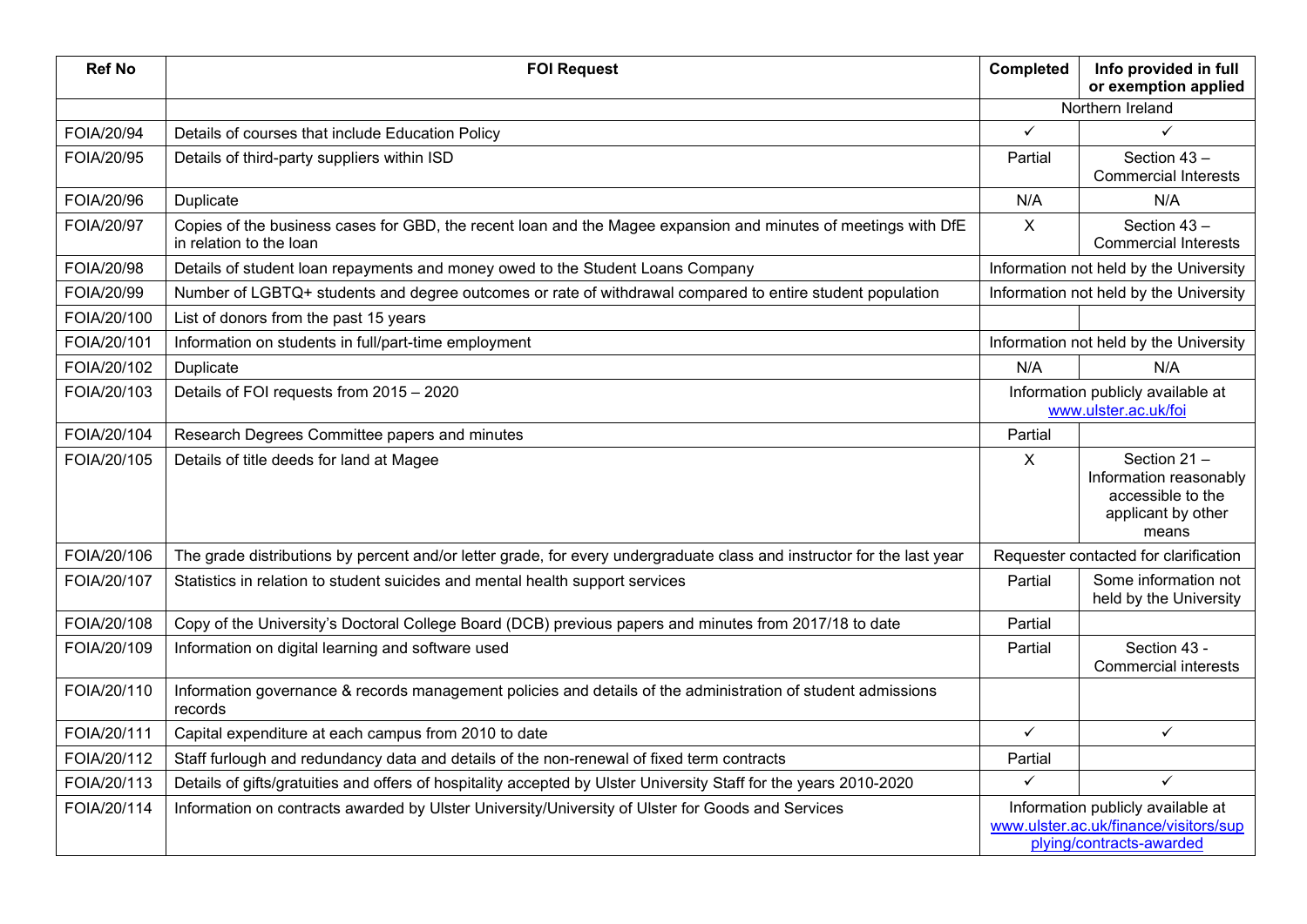| <b>Ref No</b> | <b>FOI Request</b>                                                                                                                                                                       | <b>Completed</b> | Info provided in full<br>or exemption applied |
|---------------|------------------------------------------------------------------------------------------------------------------------------------------------------------------------------------------|------------------|-----------------------------------------------|
| FOIA/20/115   | Representation of BAME staff by faculty/department and by staff category (professional services, academic)                                                                               | $\checkmark$     |                                               |
| FOIA/20/116   | Student email addresses                                                                                                                                                                  | X                | Section 40 - Personal<br>Information          |
| FOIA/20/117   | Money spent on recruitment agency fees and details of services provided                                                                                                                  | Partial          | Section 12 - Cost Limit                       |
| FOIA/20/118   | Details of the financial impact of COVID-19, International Student applications and research funding                                                                                     | X                | Section 43-<br><b>Commercial Interests</b>    |
| FOIA/20/119   | Request withdrawn                                                                                                                                                                        | N/A              | N/A                                           |
| FOIA/20/120   | Details of students receiving Disabled Students Allowance                                                                                                                                | $\checkmark$     | ✓                                             |
| FOIA/20/121   | Community background of the University's Council members                                                                                                                                 | $\checkmark$     | $\checkmark$                                  |
| FOIA/20/122   | Information on ransomware attacks                                                                                                                                                        | X                | Section 31 - Law<br>Enforcement               |
| FOIA/20/123   | Details on the handling of racism complaints following the EHRC Report on racism in UK Universities                                                                                      | Partial          | EHRC does not apply<br>in Northern Ireland    |
| FOIA/20/124   | Information on confidentiality clauses used by the University                                                                                                                            | $\checkmark$     | ✓                                             |
| FOIA/20/125   | Information on cybersecurity at the University                                                                                                                                           | Partial          | Section 43-<br><b>Commercial Interests</b>    |
| FOIA/20/126   | Staff remuneration over £100k                                                                                                                                                            |                  |                                               |
| FOIA/20/127   | Interim vice-chancellor's report, and the sustainable financial strategy                                                                                                                 | Partial          | Section 43-<br><b>Commercial Interests</b>    |
| FOIA/20/128   | Percentage of BAME staff by staff category and percentage of BAME students                                                                                                               | $\checkmark$     | ✓                                             |
| FOIA/20/129   | If/when the University has adopted the International Holocaust Remembrance Alliance's definition of antisemitism                                                                         | $\checkmark$     | $\checkmark$                                  |
| FOIA/20/130   | Details of the University's relationship with Stonewall                                                                                                                                  | $\checkmark$     | ✓                                             |
| FOIA/20/131   | If/when the University has adopted the International Holocaust Remembrance Alliance's definition of antisemitism<br>and the disciplinary measures in place for incidents of antisemitism | $\checkmark$     | ✓                                             |
| FOIA/20/132   | Details of bedroom types within University residences                                                                                                                                    | $\checkmark$     | ✓                                             |
| FOIA/20/133   | Details of fee waivers following complaints and the nature of the complaint                                                                                                              | ✓                | $\checkmark$                                  |
| FOIA/20/134   | Information on the sale of personal data                                                                                                                                                 | $\checkmark$     | $\checkmark$                                  |
| FOIA/20/135   | Number of student suicides from 2015-2019 and the number of students who require emergency accommodation<br>and their circumstances                                                      | $\checkmark$     | ✓                                             |
| FOIA/20/136   | Number of students who enrolled on specified programmes in 2019                                                                                                                          | $\checkmark$     | ✓                                             |
| FOIA/20/137   | Module details for British Psychological Society accredited programmes                                                                                                                   | ✓                | $\checkmark$                                  |
| FOIA/20/138   | Details on cybersecurity measures within the University                                                                                                                                  | Partial          | Section 31 - Law<br>Enforcement               |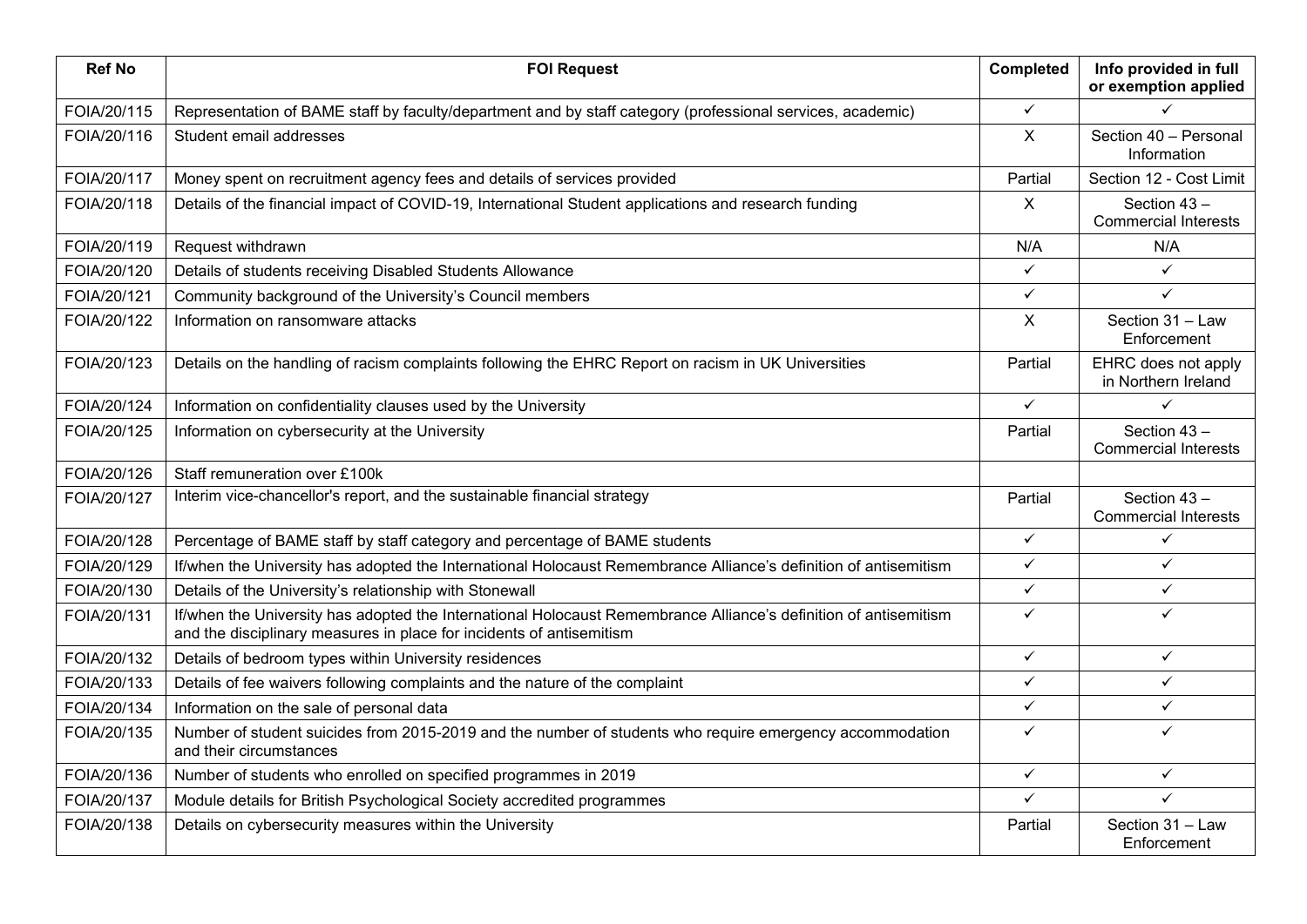| <b>Ref No</b> | <b>FOI Request</b>                                                                                                                                                                                 | Completed    | Info provided in full<br>or exemption applied                                      |
|---------------|----------------------------------------------------------------------------------------------------------------------------------------------------------------------------------------------------|--------------|------------------------------------------------------------------------------------|
| FOIA/20/139   | Details of uptake of University accommodation                                                                                                                                                      | $\checkmark$ | ✓                                                                                  |
| FOIA/20/140   | Number of students starting and completing three and four year nursing courses from 2015 and 2016                                                                                                  | $\checkmark$ | ✓                                                                                  |
| FOIA/20/141   | From 2015 – 2019 the number of complaints of racism against students and staff and the disciplinary action taken in<br>relation to these                                                           | $\checkmark$ | ✓                                                                                  |
| FOIA/20/142   | Details of the University's Endowment portfolio                                                                                                                                                    |              |                                                                                    |
| FOIA/20/143   | Details regarding the Audio Visual contract and provider for the Greater Belfast Development                                                                                                       | $\checkmark$ | $\checkmark$                                                                       |
| FOIA/20/144   | Donations from Chinese individuals, companies, charities etc                                                                                                                                       | $\checkmark$ | ✓                                                                                  |
| FOIA/20/145   | Information on ISD hosting services and contracts                                                                                                                                                  | Partial      | Section 40 - Personal<br>Information<br>Section 43-<br><b>Commercial Interests</b> |
| FOIA/20/146   | Student numbers at the Belfast Campus for 2020/21                                                                                                                                                  | $\checkmark$ | $\checkmark$                                                                       |
| FOIA/20/147   | Breakdown by ethnicity of academic staff in 2019/20                                                                                                                                                | $\checkmark$ | ✓                                                                                  |
| FOIA/20/148   | Copies of any emails, including attachments, sent to or from an @tiktok.com or @bytedance.com email address to<br>any university email address between 1 January 2019 and 12 August 2020 inclusive | X            | Section 40 - Personal<br>Information                                               |
| FOIA/20/149   | Information surrounding student marketing or staff recruitment advertising contracts                                                                                                               |              |                                                                                    |
| FOIA/20/150   | Details of clinical trials transparency at Ulster                                                                                                                                                  | $\checkmark$ | $\checkmark$                                                                       |
| FOIA/20/151   | Changes in assessment in LLB/BA Law programmes as a result of coronavirus                                                                                                                          |              | Information publicly available at<br>www.ulster.ac.uk/coronavirus                  |
| FOIA/20/152   | Expenditure on staff parties in 2019/20                                                                                                                                                            |              |                                                                                    |
| FOIA/20/153   | Details of renewable energy supplied or on campus                                                                                                                                                  | $\checkmark$ | $\checkmark$                                                                       |
| FOIA/20/154   | Details of Tier 4 International Students                                                                                                                                                           | $\checkmark$ | ✓                                                                                  |
| FOIA/20/155   | Doctoral student applications and admissions and their socioeconomic, gender, ethnic, racial and religious<br>backgrounds                                                                          | $\checkmark$ | ✓                                                                                  |
| FOIA/20/156   | Complaints in relation to off campus anti-social behaviour                                                                                                                                         | $\checkmark$ | $\checkmark$                                                                       |
| FOIA/20/157   | Information on projects in association with Genomics Medicine Ireland                                                                                                                              | ✓            | ✓                                                                                  |
| FOIA/20/158   | Details of the telephone maintenance contract                                                                                                                                                      | X            | Section 43-<br><b>Commercial Interests</b>                                         |
| FOIA/20/159   | Complaints of homophobia, biphobia, transphobia or other forms of anti-LGBT+ behaviour made between August<br>2014 and August 2019                                                                 | $\checkmark$ | ✓                                                                                  |
| FOIA/20/160   | Information regarding shops and retail outlets on campus                                                                                                                                           | X            | Private companies not<br>covered by FOI<br>legislation                             |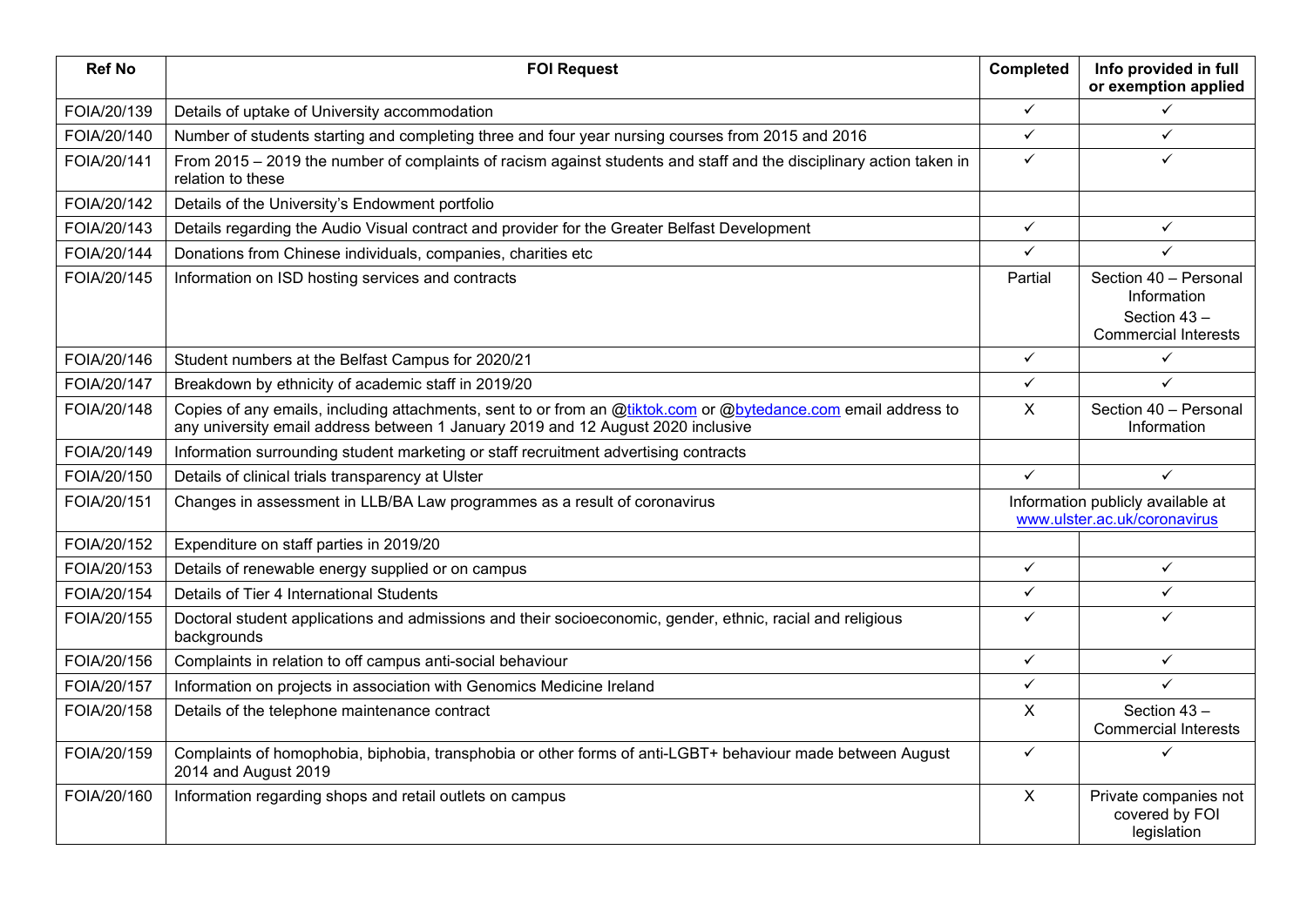| <b>Ref No</b> | <b>FOI Request</b>                                                                                                                         | <b>Completed</b> | Info provided in full<br>or exemption applied |
|---------------|--------------------------------------------------------------------------------------------------------------------------------------------|------------------|-----------------------------------------------|
| FOIA/20/161   | Annual spend on suppliers (list provided) from August 2019 to July 2020                                                                    |                  |                                               |
| FOIA/20/162   | Details of planned staff and student AI chatbots                                                                                           | $\checkmark$     | $\checkmark$                                  |
| FOIA/20/163   | Student numbers at London branch campus                                                                                                    | $\checkmark$     | $\checkmark$                                  |
| FOIA/20/164   | Details of the University's Chief Information Security Officer                                                                             | $\checkmark$     | $\checkmark$                                  |
| FOIA/20/165   | Staff numbers and covid-19 statistics                                                                                                      | ✓                | ✓                                             |
| FOIA/20/166   | Student numbers for 2019/20 and 2020/21 broken down by full-time and part-time                                                             | Partial          | 2020/21 data not<br>available yet             |
| FOIA/20/167   | Student uptake of counselling services                                                                                                     | $\checkmark$     | ✓                                             |
| FOIA/20/168   | Details of the use of contingent workers                                                                                                   | $\checkmark$     | $\checkmark$                                  |
| FOIA/20/169   | Teaching and facilities available throughout the COVID-19 pandemic                                                                         | Partial          |                                               |
| FOIA/20/170   | Information regarding risk                                                                                                                 | Partial          |                                               |
| FOIA/20/171   | Details of the University's telephony system and mobile phone contract                                                                     | Partial          | Section 43-<br><b>Commercial Interests</b>    |
| FOIA/20/172   | Details around rejected admissions                                                                                                         | $\checkmark$     | $\checkmark$                                  |
| FOIA/20/173   | Details of Advance HE's Race Equality Charter                                                                                              | $\checkmark$     | $\checkmark$                                  |
| FOIA/20/174   | Staff furlough statistics                                                                                                                  | $\checkmark$     | ✓                                             |
| FOIA/20/175   | Software solutions and details of contracts in place                                                                                       | Partial          | Section 43-<br><b>Commercial Interests</b>    |
| FOIA/20/176   | Budget details for coronavirus testing                                                                                                     | $\checkmark$     | ✓                                             |
| FOIA/20/177   | Reports of sexual harassment on campus grounds                                                                                             | $\checkmark$     | $\checkmark$                                  |
| FOIA/20/178   | Average final marks for each of the LLB core modules / subjects required for a Qualifying Law Degree from the<br>University from 2018-2020 | $\checkmark$     | ✓                                             |
| FOIA/20/179   | Gender breakdown of music students from 2015/16 - 2019/20                                                                                  | $\checkmark$     | $\checkmark$                                  |
| FOIA/20/180   | Number of spam/malicious emails blocked by the University in the last 9 months, by category                                                | $\checkmark$     | ✓                                             |
| FOIA/20/181   | Number of complaints regarding student accommodation from Sept 2020                                                                        | $\checkmark$     | $\checkmark$                                  |
| FOIA/20/182   | Details of catering and cleaning contracts                                                                                                 | $\checkmark$     | $\checkmark$                                  |
| FOIA/20/183   | Student numbers at Magee for the last 10 years broken down by Faculty                                                                      | $\checkmark$     | ✓                                             |
| FOIA/20/184   | Student uptake of mental health support services                                                                                           | $\checkmark$     | $\checkmark$                                  |
| FOIA/20/185   | Security expenditure for current academic year, spend on PPE and spend on students who are self-isolating                                  | Partial          | Section 43-<br><b>Commercial Interests</b>    |
| FOIA/20/186   | Breakdown of tuition fees for undergraduate eLearning courses                                                                              | $\checkmark$     | ✓                                             |
| FOIA/20/187   | Student discipline cases for COVID-19 related incidents                                                                                    | ✓                | $\checkmark$                                  |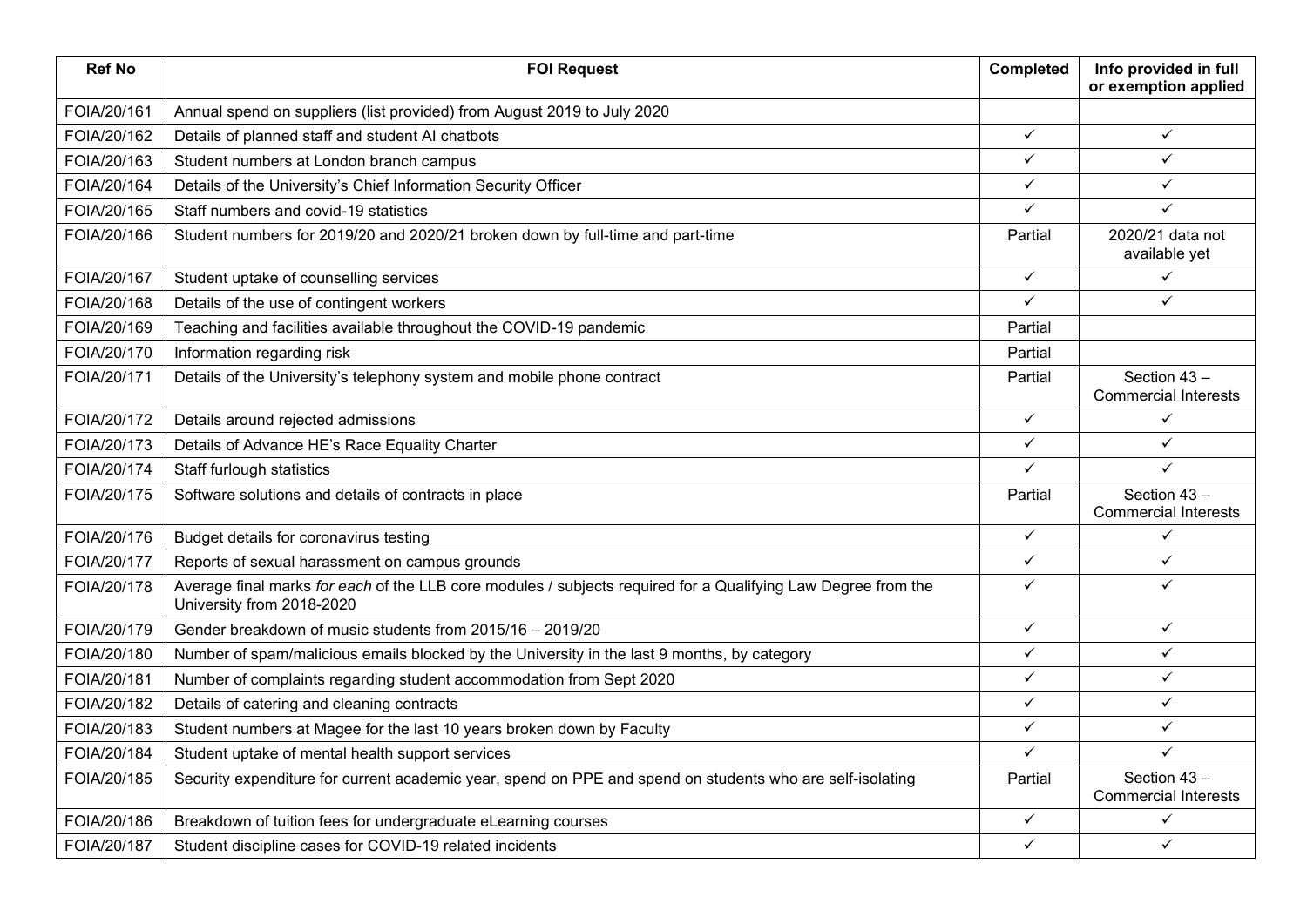| <b>Ref No</b> | <b>FOI Request</b>                                                                                                                                                                                                                                             | <b>Completed</b> | Info provided in full<br>or exemption applied                           |
|---------------|----------------------------------------------------------------------------------------------------------------------------------------------------------------------------------------------------------------------------------------------------------------|------------------|-------------------------------------------------------------------------|
| FOIA/20/188   | Number of bullying allegations from 2017 - 2019                                                                                                                                                                                                                | $\checkmark$     | ✓                                                                       |
| FOIA/20/189   | Student discipline cases for COVID-19 related incidents                                                                                                                                                                                                        | $\checkmark$     | $\checkmark$                                                            |
| FOIA/20/190   | Roles and contact details for senior University staff                                                                                                                                                                                                          |                  | Information publicly available at<br>www.ulster.ac.uk/staff             |
| FOIA/20/191   | Names and contact details for specified University staff                                                                                                                                                                                                       |                  | Information publicly available at<br>www.ulster.ac.uk/staff             |
| FOIA/20/192   | Information and statistics around students self-isolating and the services available to them                                                                                                                                                                   | $\checkmark$     | ✓                                                                       |
| FOIA/20/193   | Students community background by specified address (street list provided)                                                                                                                                                                                      | $\checkmark$     | ✓                                                                       |
| FOIA/20/194   | Number of students in University managed accommodation                                                                                                                                                                                                         | $\checkmark$     | $\checkmark$                                                            |
| FOIA/20/195   | Positive COVID-19 numbers within the student population                                                                                                                                                                                                        | $\checkmark$     | $\checkmark$                                                            |
| FOIA/20/196   | Number of international students living in University managed accommodation and the number of positive COVID-<br>19 cases within this population                                                                                                               | $\checkmark$     | ✓                                                                       |
| FOIA/20/197   | Not applicable - reference number used in error                                                                                                                                                                                                                | N/A              | N/A                                                                     |
| FOIA/20/198   | Details of staff desktop environment contract                                                                                                                                                                                                                  | Partial          | Section 31 - Law<br>Enforcement<br>Section 40 - Personal<br>Information |
| FOIA/20/199   | Information on the University's Student Hardship Fund                                                                                                                                                                                                          | $\checkmark$     | ✓                                                                       |
| FOIA/20/200   | Student discipline cases for COVID-19 related incidents                                                                                                                                                                                                        | ✓                | ✓                                                                       |
| FOIA/20/201   | Student numbers for 2019/20 and 2020/21 and details of counselling services for these years                                                                                                                                                                    | $\checkmark$     | $\checkmark$                                                            |
| FOIA/20/202   | Positive COVID-19 numbers within the student and staff population                                                                                                                                                                                              |                  |                                                                         |
| FOIA/20/203   | Tuition fee refunds for strike disruption and COVID-related disruption since the start of 2019                                                                                                                                                                 | $\checkmark$     | $\checkmark$                                                            |
| FOIA/20/204   | Student deaths since 2014/15 broken down by year                                                                                                                                                                                                               | $\checkmark$     | $\checkmark$                                                            |
| FOIA/20/205   | Information on University banking facilities                                                                                                                                                                                                                   | $\checkmark$     | $\checkmark$                                                            |
| FOIA/20/206   | Details of food parcels provided to self-isolating students                                                                                                                                                                                                    | $\checkmark$     | $\checkmark$                                                            |
| FOIA/20/207   | Maintenance costs for the Vice-Chancellor's residence (Knocktarna)                                                                                                                                                                                             | $\checkmark$     | $\checkmark$                                                            |
| FOIA/20/208   | Details of student uptake of mental health counselling services and any complaints made in relation to these                                                                                                                                                   | $\checkmark$     | $\checkmark$                                                            |
| FOIA/20/209   | The number of students from each individual secondary school in Ireland registered for undergraduate full-time<br>courses in the 2020/21 academic year broken down by gender                                                                                   | $\checkmark$     | ✓                                                                       |
| FOIA/20/210   | Number of male and female professors and their average salaries overall and within STEM subjects; number of<br>STEM students by gender; and number and gender designation (male, female, transgender, gender neutral) of<br>toilets across University campuses | $\checkmark$     | ✓                                                                       |
| FOIA/20/211   | Number of mental health and wellbeing support staff employed in 2019/20 and 2020/21 and the average wait time                                                                                                                                                  | $\checkmark$     | ✓                                                                       |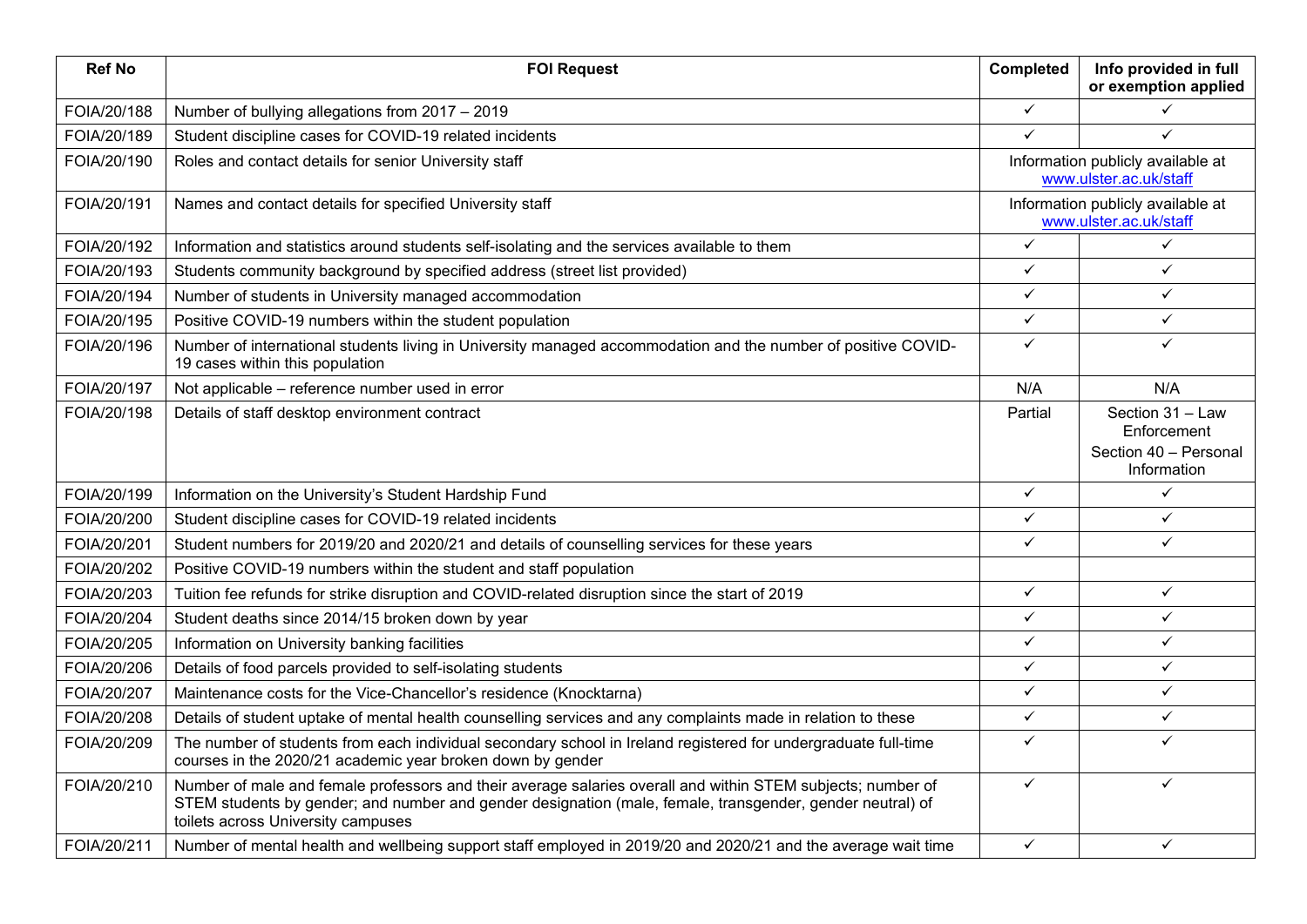| <b>Ref No</b> | <b>FOI Request</b>                                                                                                                                                                                                           | Completed    | Info provided in full<br>or exemption applied             |
|---------------|------------------------------------------------------------------------------------------------------------------------------------------------------------------------------------------------------------------------------|--------------|-----------------------------------------------------------|
|               | for services                                                                                                                                                                                                                 |              |                                                           |
| FOIA/20/212   | Breakdown by ethnicity of all UK PhD applicants and successful applicants                                                                                                                                                    | $\checkmark$ | $\checkmark$                                              |
| FOIA/20/213   | Within the student and staff population – the number of positive COVID-10 cases and number that are self-isolating.<br>Within student accommodation - the number advised to self-isolate and the number of refunds requested | $\checkmark$ | ✓                                                         |
| FOIA/20/214   | Details of spend on hand sanitiser and PPE                                                                                                                                                                                   | Partial      | Section 43-<br><b>Commercial Interests</b>                |
| FOIA/20/215   | Number of PhD Researchers for 2020/21                                                                                                                                                                                        | $\checkmark$ | ✓                                                         |
| FOIA/20/216   | Number of students seeking mental health support                                                                                                                                                                             | $\checkmark$ | $\checkmark$                                              |
| FOIA/20/217   | Spend on mental health and wellbeing support                                                                                                                                                                                 | $\checkmark$ | $\checkmark$                                              |
| FOIA/20/218   | Details of Radiology medical imaging equipment                                                                                                                                                                               | $\checkmark$ | ✓                                                         |
| FOIA/20/219   | The number of Leaving Cert students from each school in Ireland who commenced undergraduate full-time study in<br>2020/21                                                                                                    | $\checkmark$ | ✓                                                         |
| FOIA/20/220   | Total funding provided by Office of the Chinese Language Council International (Hanban) to the Confucius Institute<br>since the year it was established                                                                      | $\mathsf{X}$ | Third party information<br>not owned by the<br>University |
| FOIA/20/221   | The number of Leaving Cert students from each school in Ireland who commenced undergraduate full-time study in<br>2020/21                                                                                                    | $\checkmark$ | ✓                                                         |
| FOIA/20/222   | Number of NDAs signed as part of a sexual assault investigation, the number of accusations of violence and sexual<br>violence from staff and students from 2018-2020 and the outcome of these                                | $\checkmark$ | ✓                                                         |
| FOIA/20/223   | Total number of ambulance callouts to the University for 2018/19 and 2019/20                                                                                                                                                 | $\checkmark$ | $\checkmark$                                              |
| FOIA/20/224   | The names of the architects that were commissioned to design each of the separate halls of residence belonging to<br>the university.                                                                                         | $\checkmark$ | ✓                                                         |
| FOIA/20/225   | Number of students in attendance at a party on Penrose street on 10/11 November                                                                                                                                              | $\checkmark$ | ✓                                                         |
| FOIA/20/226   | Details of Hong Kong Police Force (HKPF) job openings advertised on the career's website/student careers portal                                                                                                              | $\checkmark$ | $\checkmark$                                              |
| FOIA/20/227   | Student discipline cases for COVID-19 related incidents                                                                                                                                                                      | $\checkmark$ | ✓                                                         |
| FOIA/20/228   | Number of overseas students from EU and non-EU countries currently studying overseas for undergraduate and<br>postgraduate qualifications offered by Ulster University                                                       | Partial      | Section 12 - Cost<br>Limit                                |
| FOIA/20/229   | Details of the University's Investment Portfolio                                                                                                                                                                             | Partial      | Section 43-<br><b>Commercial Interests</b>                |
| FOIA/20/230   | Correspondence from and details of meetings with the Vice-Chancellor regarding mental health wellbeing                                                                                                                       | Partial      | Section 40 - Personal<br>Information                      |
| FOIA/20/231   | Details of car parking spaces, electric vehicle charging and bicycle spaces across all campuses                                                                                                                              | Partial      | Section 43-<br><b>Commercial Interests</b>                |
| FOIA/20/232   | Details of student COVID-19 testing                                                                                                                                                                                          | $\checkmark$ | $\checkmark$                                              |